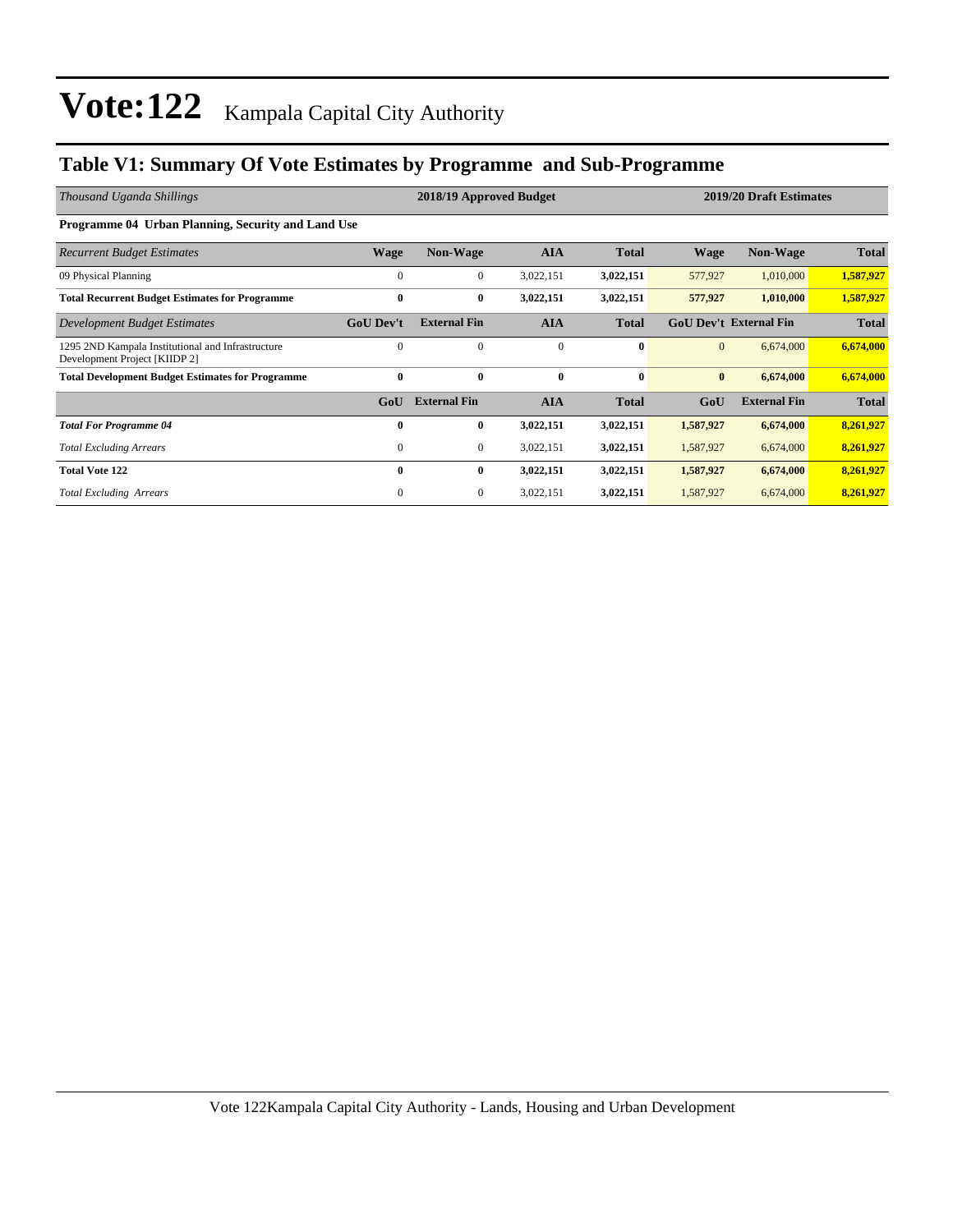### **Table V2: Summary Vote Estimates by Item**

| Thousand Uganda Shillings                                 |              | 2018/19 Approved Budget |           |              | 2019/20 Draft Estimates |                     |              |  |
|-----------------------------------------------------------|--------------|-------------------------|-----------|--------------|-------------------------|---------------------|--------------|--|
|                                                           | GoU          | <b>External Fin</b>     | AIA       | <b>Total</b> | GoU                     | <b>External Fin</b> | <b>Total</b> |  |
| <b>Employees, Goods and Services (Outputs Provided)</b>   | $\bf{0}$     | $\bf{0}$                | 3,022,151 | 3,022,151    | 1,587,927               | 6,674,000           | 8,261,927    |  |
| 211101 General Staff Salaries                             | $\bf{0}$     | $\bf{0}$                | 597,928   | 597,928      | 577,927                 | $\bf{0}$            | 577,927      |  |
| 221002 Workshops and Seminars                             | $\bf{0}$     | $\bf{0}$                | $\bf{0}$  | $\bf{0}$     | 30,000                  | $\mathbf{0}$        | 30,000       |  |
| 221003 Staff Training                                     | $\bf{0}$     | $\bf{0}$                | $\bf{0}$  | $\bf{0}$     | 25,000                  | $\bf{0}$            | 25,000       |  |
| 221012 Small Office Equipment                             | $\bf{0}$     | $\bf{0}$                | 206,130   | 206,130      | 182,724                 | 2,960,000           | 3,142,724    |  |
| 221017 Subscriptions                                      | $\bf{0}$     | 0                       | 25,000    | 25,000       | $\bf{0}$                | $\mathbf{0}$        | $\mathbf{0}$ |  |
| 222003 Information and communications technology<br>(ICT) | 0            | $\bf{0}$                | $\bf{0}$  | $\bf{0}$     | 70,000                  | 3,714,000           | 3,784,000    |  |
| 225001 Consultancy Services- Short term                   | $\bf{0}$     | $\bf{0}$                | 1,163,094 | 1,163,094    | 427,276                 | $\mathbf{0}$        | 427,276      |  |
| 228003 Maintenance – Machinery, Equipment &<br>Furniture  | $\bf{0}$     | $\bf{0}$                | 301,949   | 301,949      | 100,000                 | $\bf{0}$            | 100,000      |  |
| 228004 Maintenance – Other                                | $\bf{0}$     | $\bf{0}$                | 728,051   | 728,051      | 175,000                 | $\mathbf{0}$        | 175,000      |  |
| <b>Grand Total Vote 122</b>                               | $\bf{0}$     | $\bf{0}$                | 3,022,151 | 3,022,151    | 1,587,927               | 6,674,000           | 8,261,927    |  |
| <b>Total Excluding Arrears</b>                            | $\mathbf{0}$ | $\overline{0}$          | 3,022,151 | 3,022,151    | 1,587,927               | 6,674,000           | 8,261,927    |  |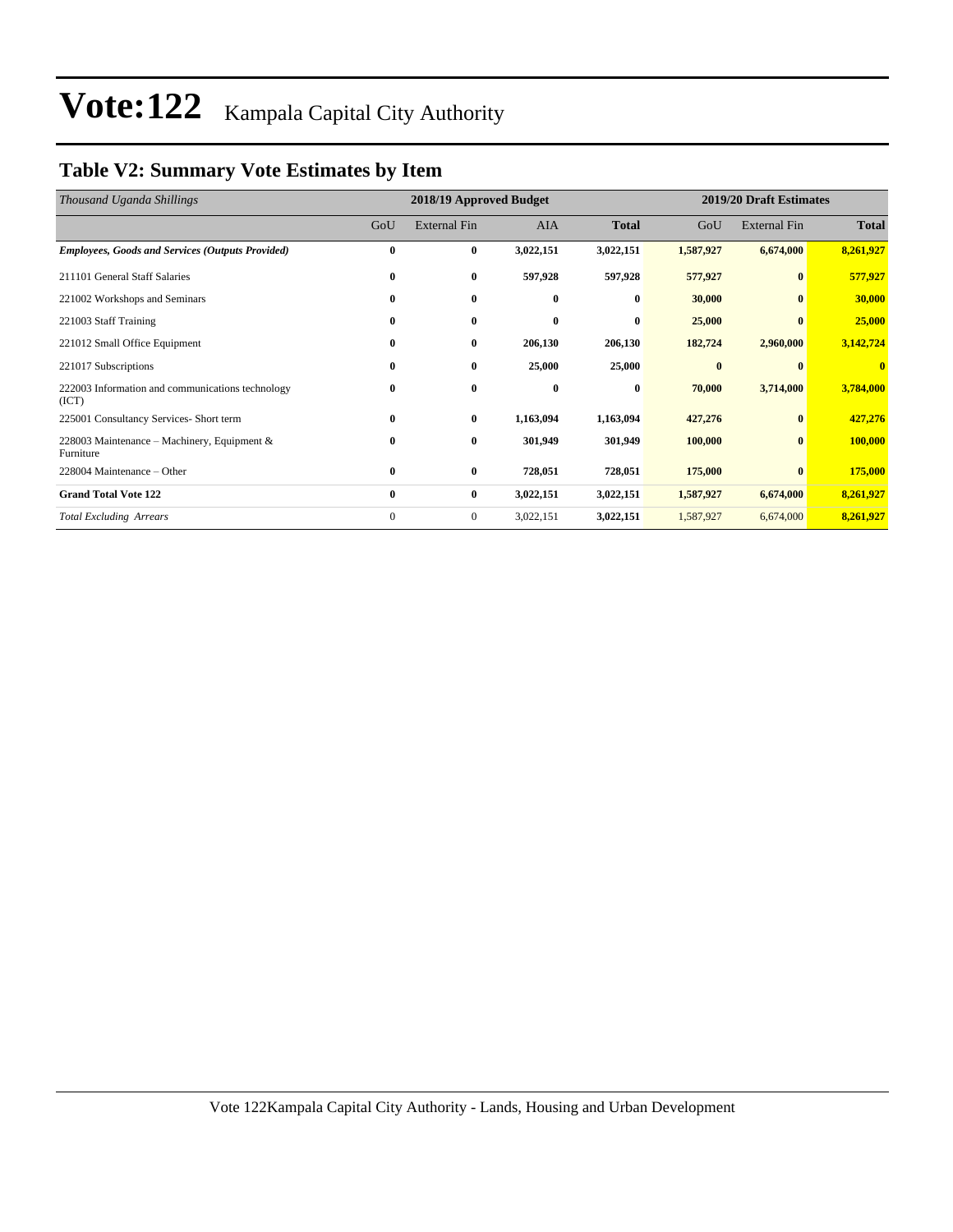### **Table V3: Detailed Estimates by Programme, Sub Programme, Output and Item**

#### *Programmme 04 Urban Planning, Security and Land Use*

*Recurrent Budget Estimates*

#### **SubProgramme 09 Physical Planning**

| Thousand Uganda Shillings                                   | 2018/19 Approved Budget |                  |              |              | 2019/20 Draft Estimates |                |                         |  |
|-------------------------------------------------------------|-------------------------|------------------|--------------|--------------|-------------------------|----------------|-------------------------|--|
| <b>Outputs Provided</b>                                     | Wage                    | Non Wage         | <b>AIA</b>   | <b>Total</b> | Wage                    | Non Wage       | <b>Total</b>            |  |
| Output 020401 Urban planning, policies, laws and strategies |                         |                  |              |              |                         |                |                         |  |
| 211101 General Staff Salaries                               | $\overline{0}$          | $\boldsymbol{0}$ | 597,928      | 597,928      | 577,927                 | $\overline{0}$ | 577,927                 |  |
| 221003 Staff Training                                       | $\overline{0}$          | $\boldsymbol{0}$ | $\mathbf{0}$ | $\bf{0}$     | $\mathbf{0}$            | 25,000         | 25,000                  |  |
| 221012 Small Office Equipment                               | $\overline{0}$          | $\boldsymbol{0}$ | $\mathbf{0}$ | $\bf{0}$     | $\mathbf{0}$            | 182,724        | 182,724                 |  |
| 221017 Subscriptions                                        | $\overline{0}$          | $\boldsymbol{0}$ | 25,000       | 25,000       | $\mathbf{0}$            | $\mathbf{0}$   | $\overline{\mathbf{0}}$ |  |
| 225001 Consultancy Services- Short term                     | $\overline{0}$          | $\boldsymbol{0}$ | $\mathbf{0}$ | $\mathbf{0}$ | $\mathbf{0}$            | 77,276         | 77,276                  |  |
| 228003 Maintenance - Machinery, Equipment & Furniture       | $\mathbf{0}$            | $\boldsymbol{0}$ | 301,949      | 301,949      | $\mathbf{0}$            | 100,000        | 100,000                 |  |
| 228004 Maintenance - Other                                  | $\overline{0}$          | $\boldsymbol{0}$ | 728,051      | 728,051      | $\mathbf{0}$            | 175,000        | 175,000                 |  |
| <b>Total Cost of Output 01</b>                              | 0                       | 0                | 1,652,928    | 1,652,928    | 577,927                 | 560,000        | 1,137,927               |  |
| Output 020402 Building licensing and approvals              |                         |                  |              |              |                         |                |                         |  |
| 222003 Information and communications technology (ICT)      | $\overline{0}$          | $\overline{0}$   | $\Omega$     | $\bf{0}$     | $\mathbf{0}$            | 70,000         | 70,000                  |  |
| 225001 Consultancy Services- Short term                     | $\overline{0}$          | $\boldsymbol{0}$ | 150,920      | 150,920      | $\mathbf{0}$            | 150,000        | 150,000                 |  |
| <b>Total Cost of Output 02</b>                              | 0                       | 0                | 150,920      | 150,920      | $\boldsymbol{\theta}$   | 220,000        | 220,000                 |  |
| Output 020403 Slum Development and Improvement              |                         |                  |              |              |                         |                |                         |  |
| 221002 Workshops and Seminars                               | $\overline{0}$          | $\boldsymbol{0}$ | $\mathbf{0}$ | $\bf{0}$     | $\mathbf{0}$            | 30,000         | 30,000                  |  |
| 221012 Small Office Equipment                               | $\overline{0}$          | $\boldsymbol{0}$ | 206,130      | 206,130      | $\mathbf{0}$            | $\overline{0}$ | $\overline{\mathbf{0}}$ |  |
| 225001 Consultancy Services- Short term                     | $\overline{0}$          | $\boldsymbol{0}$ | 1,012,174    | 1,012,174    | $\mathbf{0}$            | 200,000        | 200,000                 |  |
| <b>Total Cost of Output 03</b>                              | 0                       | 0                | 1,218,304    | 1,218,304    | $\boldsymbol{\theta}$   | 230,000        | 230,000                 |  |
| <b>Total Cost Of Outputs Provided</b>                       | $\bf{0}$                | $\bf{0}$         | 3,022,151    | 3,022,151    | 577,927                 | 1,010,000      | 1,587,927               |  |
| <b>Total Cost for SubProgramme 09</b>                       | $\bf{0}$                | $\bf{0}$         | 3,022,151    | 3,022,151    | 577,927                 | 1,010,000      | 1,587,927               |  |
| <b>Total Excluding Arrears</b>                              | $\overline{0}$          | $\boldsymbol{0}$ | 3,022,151    | 3,022,151    | 577,927                 | 1,010,000      | 1,587,927               |  |
| <b>Development Budget Estimates</b>                         |                         |                  |              |              |                         |                |                         |  |

#### **Project 1295 2ND Kampala Institutional and Infrastructure Development Project [KIIDP 2]**

| Thousand Uganda Shillings                                   |                               | 2018/19 Approved Budget | 2019/20 Draft Estimates |              |                               |           |           |
|-------------------------------------------------------------|-------------------------------|-------------------------|-------------------------|--------------|-------------------------------|-----------|-----------|
| <b>Outputs Provided</b>                                     | GoU Dev't External Fin<br>AIA |                         |                         | <b>Total</b> | <b>GoU</b> Dev't External Fin |           |           |
| Output 020401 Urban planning, policies, laws and strategies |                               |                         |                         |              |                               |           |           |
| 221012 Small Office Equipment                               | $\Omega$                      |                         |                         | $\mathbf{0}$ | $\theta$                      | 2.960,000 | 2,960,000 |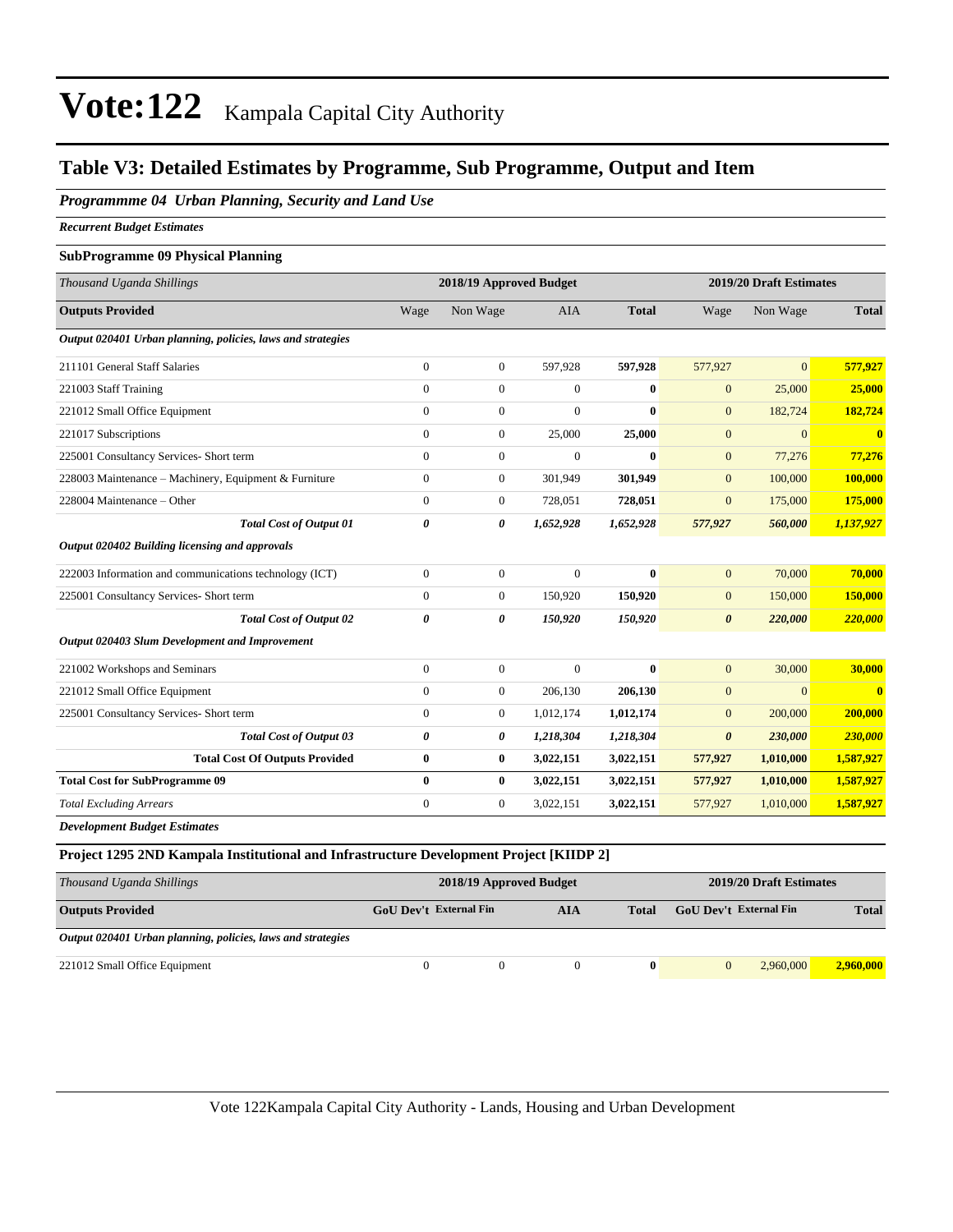| 222003 Information and communications technology (ICT) | $\theta$       | $\boldsymbol{0}$    | $\mathbf{0}$          | $\mathbf{0}$ | $\mathbf{0}$          | 3,714,000            | 3,714,000    |
|--------------------------------------------------------|----------------|---------------------|-----------------------|--------------|-----------------------|----------------------|--------------|
| <b>Total Cost Of Output 020401</b>                     | 0              | 0                   | $\boldsymbol{\theta}$ | 0            | $\boldsymbol{\theta}$ | 6,674,000            | 6,674,000    |
| <b>Total Cost for Outputs Provided</b>                 | $\overline{0}$ | $\boldsymbol{0}$    | $\mathbf{0}$          | $\bf{0}$     | $\mathbf{0}$          | 6,674,000            | 6,674,000    |
| <b>Total Cost for Project: 1295</b>                    | $\mathbf{0}$   | $\mathbf{0}$        | $\mathbf{0}$          | $\bf{0}$     | $\mathbf{0}$          | 6,674,000            | 6,674,000    |
| <b>Total Excluding Arrears</b>                         | $\theta$       | $\mathbf{0}$        | $\mathbf{0}$          | $\bf{0}$     | $\mathbf{0}$          | 6,674,000            | 6,674,000    |
|                                                        | GoU            | <b>External Fin</b> | <b>AIA</b>            | <b>Total</b> | GoU                   | <b>External Fin</b>  | <b>Total</b> |
|                                                        |                |                     |                       |              |                       |                      |              |
| <b>Total Cost for Programme 04</b>                     | $\bf{0}$       | $\bf{0}$            | 3,022,151             | 3,022,151    | 1,587,927             | 6,674,000            | 8,261,927    |
| <b>Total Excluding Arrears</b>                         | $\mathbf{0}$   | $\boldsymbol{0}$    | 3,022,151             | 3,022,151    | 1,587,927             | 6,674,000            | 8,261,927    |
|                                                        | GoU            | <b>External Fin</b> | <b>AIA</b>            | <b>Total</b> | GoU                   | <b>External Fin.</b> | <b>Total</b> |
| <b>Grand Total for Vote 122</b>                        | $\mathbf{0}$   | $\bf{0}$            | 3,022,151             | 3,022,151    | 1,587,927             | 6,674,000            | 8,261,927    |